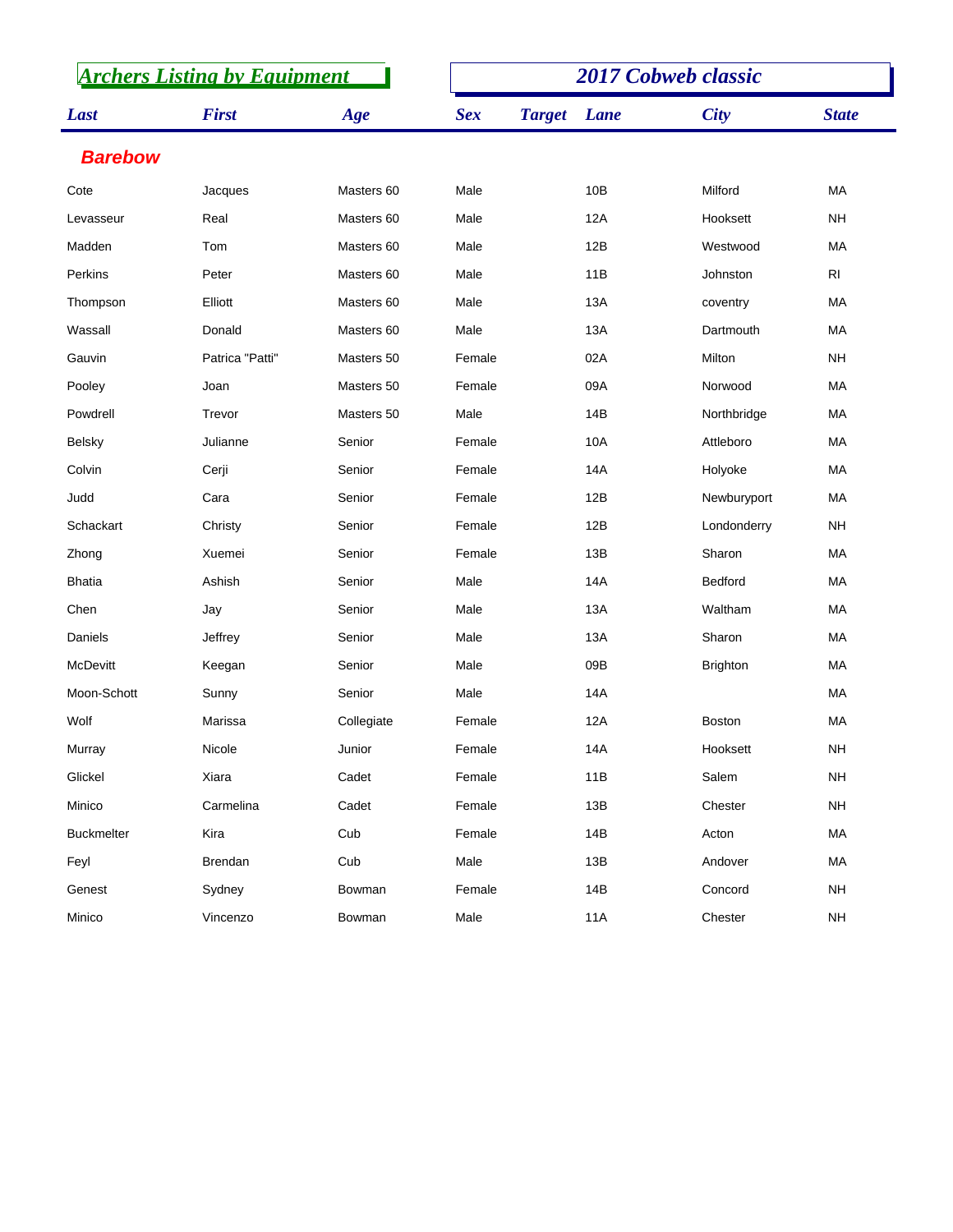| <b>Archers Listing by Equipment</b> |               |            | <b>2017 Cobweb classic</b> |               |      |                         |                |  |
|-------------------------------------|---------------|------------|----------------------------|---------------|------|-------------------------|----------------|--|
| Last                                | <b>First</b>  | Age        | <b>Sex</b>                 | <b>Target</b> | Lane | <b>City</b>             | <b>State</b>   |  |
| <b>Compound</b>                     |               |            |                            |               |      |                         |                |  |
| Graves                              | Gary          | Masters 60 | Male                       |               | 06B  | Willamsburg             | MA             |  |
| Jordan                              | Stephen       | Masters 60 | Male                       |               | 04B  | Exeter                  | <b>NH</b>      |  |
| Wargat                              | <b>Bruce</b>  | Masters 60 | Male                       |               | 04A  | Taunton                 | MA             |  |
| Yerka                               | Michael       | Masters 60 | Male                       |               | 04B  | Douglas                 | MA             |  |
| Bacon                               | Margret       | Masters 50 | Female                     |               | 03B  | Douglas                 | MA             |  |
| <b>Beaulieu</b>                     | <b>Bonnie</b> | Masters 50 | Female                     |               | 02B  | Ware                    | <b>MA</b>      |  |
| Pooley                              | Joan          | Masters 50 | Female                     |               | 02A  | Norwood                 | MA             |  |
| <b>Beaulieu</b>                     | Rob           | Masters 50 | Male                       |               | 05B  | Ware                    | <b>MA</b>      |  |
| Besher                              | Simon         | Masters 50 | Male                       |               | 03A  | Charleston              | MA             |  |
| Gauvin                              | Ron           | Masters 50 | Male                       |               | 01A  | Milton                  | <b>NH</b>      |  |
| Peters                              | Bill          | Masters 50 | Male                       |               | 06A  | Chicopee                | MA             |  |
| Ruggieri                            | Bill          | Masters 50 | Male                       |               | 01A  | Warwick                 | R <sub>1</sub> |  |
| Weaver                              | David         | Masters 50 | Male                       |               | 04A  | New Boston              | <b>NH</b>      |  |
| Assens                              | Nathalie      | Senior     | Female                     |               | 02A  | <b>Brookline</b>        | MA             |  |
| Rogers                              | Patterson     | Senior     | Female                     |               | 02B  | Dedham                  | MA             |  |
| Szatela                             | Anna          | Senior     | Female                     |               | 03A  | Londonderry             | <b>NH</b>      |  |
| <b>Baker</b>                        | Rick          | Senior     | Male                       |               | 14A  | Epson                   | <b>NH</b>      |  |
| Carlise                             | Adam          | Senior     | Male                       |               | 07A  | Candia                  | <b>NH</b>      |  |
| Deston                              | Chris         | Senior     | Male                       |               | 05A  | Manchester              | <b>CT</b>      |  |
| Gates                               | Barry         | Senior     | Male                       |               | 05B  | Middleboro              | MA             |  |
| Hughes                              | Johnathon     | Senior     | Male                       |               | 06A  | New Bedford             | МA             |  |
| Krampitz                            | Jay           | Senior     | Male                       |               | 05A  | Avon                    | MA             |  |
| Mize                                | Jim           | Senior     | Male                       |               | 07B  | Hampstead               | <b>NH</b>      |  |
| Nguyen                              | Cyrus         | Senior     | Male                       |               | 12B  | Amesbury                | MA             |  |
| Rohrer                              | Chris         | Senior     | Male                       |               | 02B  | Kingston                | <b>NH</b>      |  |
| Santos                              | Joseph        | Senior     | Male                       |               | 08A  | Norfolk                 | MA             |  |
| Simmons                             | Dana          | Senior     | Male                       |               | 06B  | Providence              | R <sub>l</sub> |  |
| Trubiano                            | Adam          | Senior     | Male                       |               | 03B  | <b>Marshfield Hills</b> | MA             |  |
| Stevens                             | Adam          | Collegiate | Male                       |               | 03B  | Cambridge               | МA             |  |
| Merrill                             | Ethan         | Junior     | Male                       |               | 07A  | Manchester              | <b>NH</b>      |  |
| Bourque                             | Wynn          | Cadet      | Female                     |               | 01A  | Center Barnstead        | NΗ             |  |
| Gates                               | Alix          | Cadet      | Female                     |               | 03B  | Middleboro              | MA             |  |
| Green                               | Rachel        | Cadet      | Female                     |               | 01B  | Shrewsbury              | МA             |  |
| Higgins                             | Grace         | Cadet      | Female                     |               | 03A  | Salem                   | <b>NH</b>      |  |
| Otwell                              | Jayden        | Cadet      | Female                     |               | 01B  | Kingston                | <b>NH</b>      |  |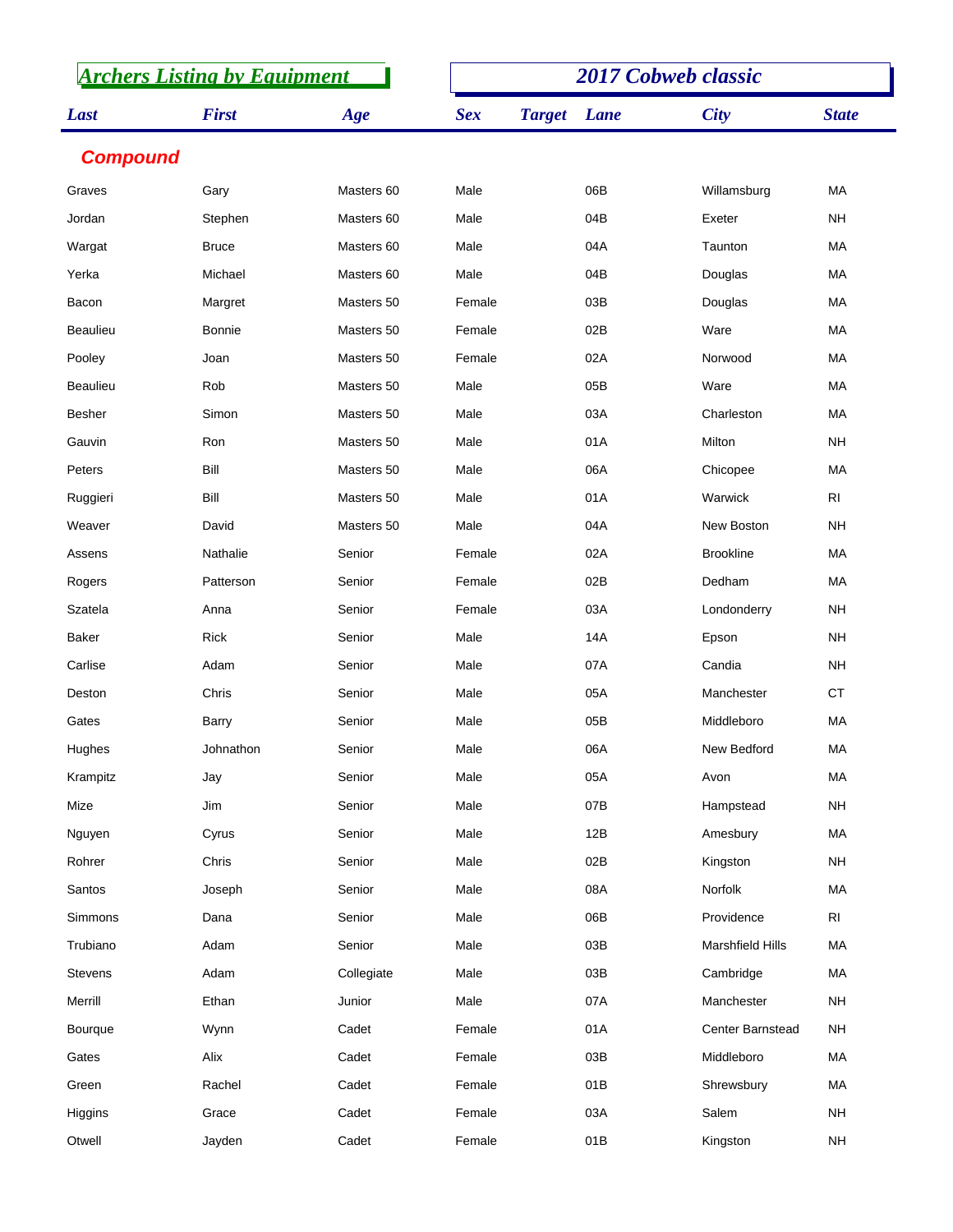| <b>Archers Listing by Equipment</b> |                |        | 2017 Cobweb classic |               |             |                     |              |  |
|-------------------------------------|----------------|--------|---------------------|---------------|-------------|---------------------|--------------|--|
| Last                                | <b>First</b>   | Age    | <b>Sex</b>          | <b>Target</b> | <b>Lane</b> | <b>City</b>         | <b>State</b> |  |
| Celli                               | Dylan          | Cadet  | Male                |               | 05A         | Sutton              | <b>MA</b>    |  |
| Fuller                              | Isaac          | Cadet  | Male                |               | 04A         | Lancaster           | <b>NH</b>    |  |
| Harlow                              | Zachary        | Cadet  | Male                |               | 02B         | <b>Buzzards Bay</b> | MA           |  |
| Paiva                               | Austin         | Cadet  | Male                |               | 04B         | Seabrook            | <b>NH</b>    |  |
| Napolitano                          | Jaylen         | Cub    | Female              |               | 01B         | East Hadden         | <b>CT</b>    |  |
| Rush                                | Olivia         | Cub    | Female              |               | 02A         | North Grafton       | MA           |  |
| <b>Tavares</b>                      | Lily           | Cub    | Female              |               | 02A         | Manchester          | <b>NH</b>    |  |
| Twohig                              | Megan          | Cub    | Female              |               | 04A         | Taunton             | MA           |  |
| D'Antonio                           | <b>Brandon</b> | Cub    | Male                |               | 05B         | Middleboro          | MA           |  |
| Murphy                              | Patrick        | Cub    | Male                |               | 06B         | Avon                | MA           |  |
| Pierce                              | Jared          | Cub    | Male                |               | 06A         | Middleboro          | MA           |  |
| VanDyke                             | Garrett        | Cub    | Male                |               | 05A         | <b>Bow</b>          | <b>NH</b>    |  |
| Caron                               | Chloe          | Bowman | Female              |               | 01A         | Henniker            | <b>NH</b>    |  |
| Furlong                             | <b>Brooke</b>  | Bowman | Female              |               | 03A         | Henniker            | <b>NH</b>    |  |
| Lombo                               | Emaline        | Bowman | Female              |               | 01A         |                     | <b>NH</b>    |  |
| Merrill                             | Kyle           | Bowman | Male                |               | 04B         | Manchester          | <b>NH</b>    |  |
| Paiva                               | Andrew         | Bowman | Male                |               | 03B         | Seabrook            | <b>NH</b>    |  |
| Walsh                               | Ryan           | Bowman | Male                |               | 03A         | Whitman             | MA           |  |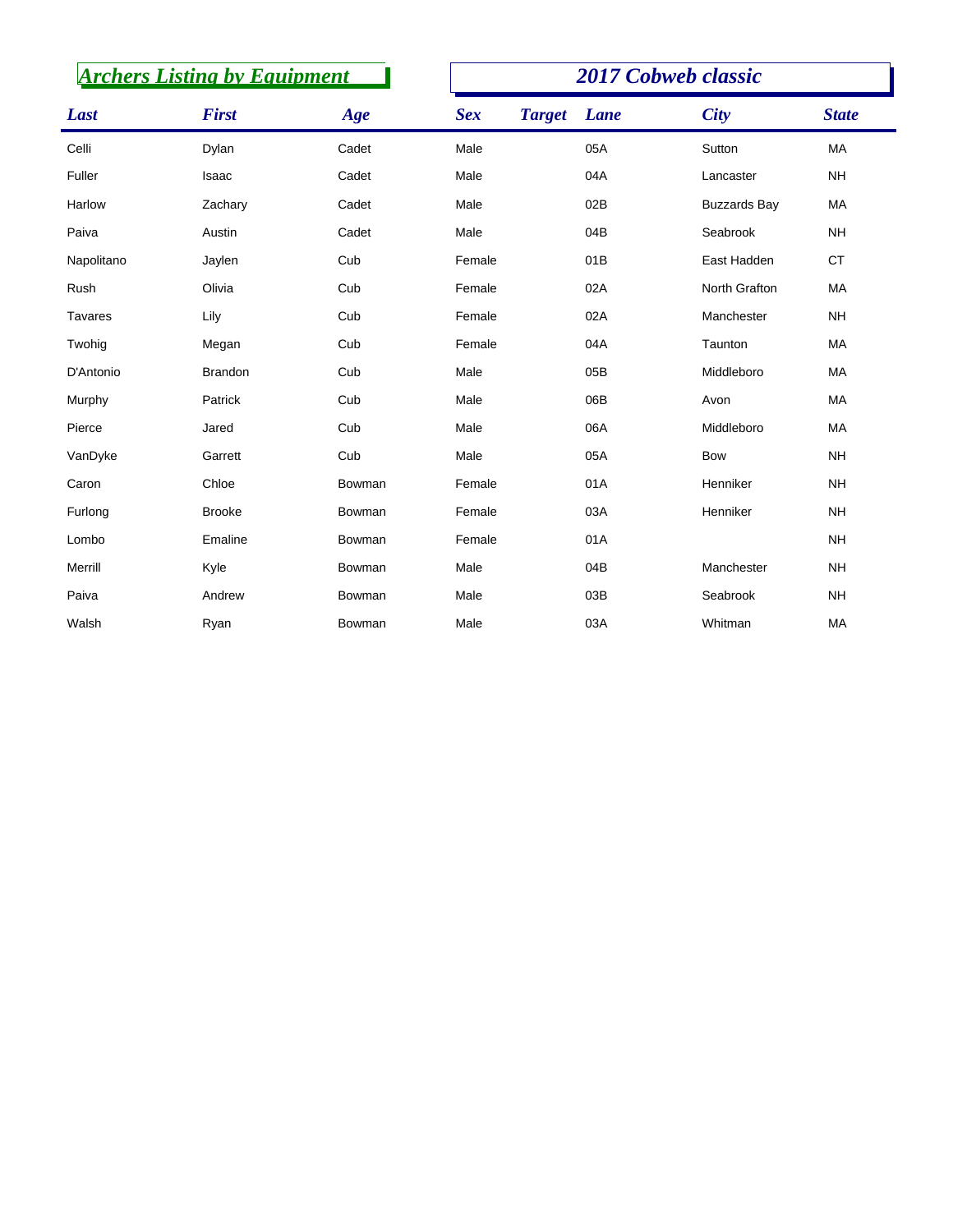| <b>Archers Listing by Equipment</b> |                  |            | <b>2017 Cobweb classic</b> |               |            |                  |                |  |
|-------------------------------------|------------------|------------|----------------------------|---------------|------------|------------------|----------------|--|
| Last                                | <b>First</b>     | Age        | <b>Sex</b>                 | <b>Target</b> | Lane       | <b>City</b>      | <b>State</b>   |  |
| <b>Recurve</b>                      |                  |            |                            |               |            |                  |                |  |
| Belisle, Sr.                        | Thomas           | Masters 60 | Male                       |               | 13B        | Canton           | MA             |  |
| Cote                                | Jacques          | Masters 60 | Male                       |               | 10A        | Milford          | МA             |  |
| Guilbert                            | Kim              | Masters 60 | Male                       |               | 08A        | Walpole          | MA             |  |
| Rudolph                             | Alan             | Masters 60 | Male                       |               | 10B        | North Attleboro  | МA             |  |
| Thompson                            | Elliot           | Masters 60 | Male                       |               | 11B        | Coventy          | R <sub>l</sub> |  |
| Botsford-Milne                      | Catherine        | Masters 50 | Female                     |               | 08B        | Foxboro          | MA             |  |
| Maietta                             | <b>Barbara</b>   | Masters 50 | Female                     |               | 07B        | wayland          | MA             |  |
| Paxson                              | Paula            | Masters 50 | Female                     |               | 08A        | Grafton          | MA             |  |
| Vaccaro                             | Elizabeth        | Masters 50 | Female                     |               | 07A        | Westwood         | <b>MA</b>      |  |
| Gladstone                           | Carl             | Masters 50 | Male                       |               | 08B        | Sharon           | МA             |  |
| Hanley                              | Ricky            | Masters 50 | Male                       |               | 12A        | Salem            | MA             |  |
| Packard                             | Charles          | Masters 50 | Male                       |               | 12B        | Marlborough      | MA             |  |
| Schackart                           | Frank            | Masters 50 | Male                       |               | 10A        | Londonderry      | <b>NH</b>      |  |
| Wait                                | <b>Bob</b>       | Masters 50 | Male                       |               | 09B        | <b>Billerica</b> | МA             |  |
| Weaver                              | David            | Masters 50 | Male                       |               | 12B        | New Boston       | <b>NH</b>      |  |
| <b>Belsky</b>                       | Julianne         | Senior     | Female                     |               | 09A        | Attleboro        | МA             |  |
| Chamberlain                         | Andrea           | Senior     | Female                     |               | 09B        | Woonsocket       | R <sub>1</sub> |  |
| Coudriet                            | Alison           | Senior     | Female                     |               | 10A        | Salem            | <b>NY</b>      |  |
| Esposito                            | Lauren "Thista"  | Senior     | Female                     |               | 09B        | <b>Boston</b>    | MA             |  |
| Kennedy                             | Kathleen         | Senior     | Female                     |               | 07B        | N. Billerica     | МA             |  |
| Lombardi                            | DeAnne           | Senior     | Female                     |               | 09A        | <b>Hyde Park</b> | МA             |  |
| Bernhart                            | Erwin            | Senior     | Male                       |               | 13B        |                  |                |  |
| Bocanegra                           | Joseph           | Senior     | Male                       |               | 13A        | Dedham           | MA             |  |
| DiStefano                           | Sean             | Senior     | Male                       |               | 13A        | Canton           | MA             |  |
| Jackson                             | Benjamin         | Senior     | Male                       |               | 12A        | Waltham          | MA             |  |
| Martel                              | Michael          | Senior     | Male                       |               | <b>11A</b> | Goffstown        | NH             |  |
| Martin                              | Adison           | Senior     | Male                       |               | 10B        | Boston           | MA             |  |
| McKay                               | Lawrence "Rusty" | Senior     | Male                       |               | 11A        | Walpole          | MA             |  |
| Haque                               | Anisa            | Collegiate | Female                     |               | 11B        | Waltham          | MA             |  |
| Nelson                              | Katharine        | Collegiate | Female                     |               | 07A        | Boston           | MA             |  |
| Toole                               | Maegen           | Collegiate | Female                     |               | 05A        | Hooksett         | <b>NH</b>      |  |
| Zhao                                | Winnie           | Collegiate | Female                     |               | 07A        | Waltham          | MA             |  |
| Gordon                              | Samuel           | Collegiate | Male                       |               | 11B        | Cambridge        | MA             |  |
| Perez                               | Irving           | Collegiate | Male                       |               | 08B        | New York         | <b>NY</b>      |  |
| Reyna                               | Andres           | Collegiate | Male                       |               | 12A        | Boston           | MA             |  |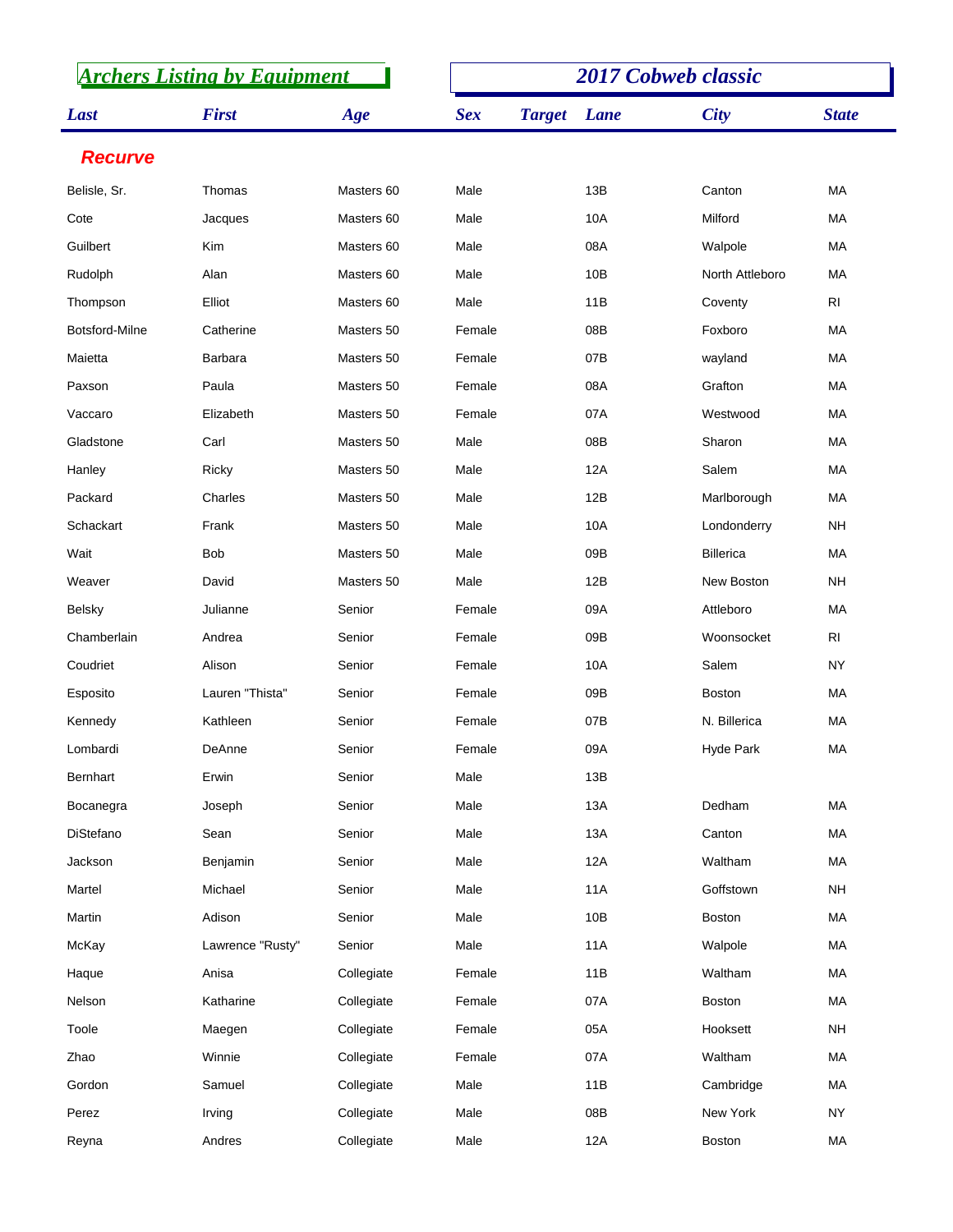| <b>Archers Listing by Equipment</b> |              |        | <b>2017 Cobweb classic</b> |               |            |                        |                 |  |
|-------------------------------------|--------------|--------|----------------------------|---------------|------------|------------------------|-----------------|--|
| Last                                | <b>First</b> | Age    | <b>Sex</b>                 | <b>Target</b> | Lane       | <b>City</b>            | <b>State</b>    |  |
| Howell                              | Natalie      | Junior | Female                     |               | 08B        | Falmouth               | ME              |  |
| Milne                               | Arlyss       | Junior | Female                     |               | 06A        | Foxboro                | MA              |  |
| Nie                                 | Kate         | Junior | Female                     |               | 06B        | Lexington              | MA              |  |
| Regensburger                        | Megan        | Junior | Female                     |               | 09B        | Marlboro               | MA              |  |
| Holmgren                            | Nicolas      | Junior | Male                       |               | 09B        | East Greenwich         | $\mathsf{RI}$   |  |
| <b>Bouffard</b>                     | Lindsey      | Cadet  | Female                     |               | 04A        | Concord                | <b>NH</b>       |  |
| Coolidge                            | Emily        | Cadet  | Female                     |               | 08B        | South Burlington       | VT              |  |
| Jalbert                             | Amelia       | Cadet  | Female                     |               | 06A        | Falmouth               | ME              |  |
| McKay                               | Samatha      | Cadet  | Female                     |               | 04B        | Walpole                | MA              |  |
| Neveux                              | Hope         | Cadet  | Female                     |               | 05B        | Concord                | <b>NH</b>       |  |
| Rose                                | Lila         | Cadet  | Female                     |               | 06B        | North Easton           | MA              |  |
| Tabit                               | Hana         | Cadet  | Female                     |               | 05A        | Westport               | MA              |  |
| Vaccaro                             | Lucia        | Cadet  | Female                     |               | 04A        | Westwood               | MA              |  |
| Chung                               | Timothy      | Cadet  | Male                       |               | 10A        | <b>Berkley Heights</b> | <b>NJ</b>       |  |
| Eastman                             | Caleb        | Cadet  | Male                       |               | 10A        | Hartland               | VT              |  |
| Gao                                 | Jeffery      | Cadet  | Male                       |               | 10B        | Sharon                 | MA              |  |
| Levine                              | Max          | Cadet  | Male                       |               | 08A        | Lexington              | MA              |  |
| Maietta                             | Christopher  | Cadet  | Male                       |               | 10B        | Wayland                | MA              |  |
| McGuire                             | Liam         | Cadet  | Male                       |               | 11B        | Concord                | <b>NH</b>       |  |
| Sachs-Walor                         | George       | Cadet  | Male                       |               | <b>11A</b> | Hudson                 | MA              |  |
| Schwartz                            | Jonah        | Cadet  | Male                       |               | <b>11A</b> | framingham             | MA              |  |
| Shokum                              | Ivan         | Cadet  | Male                       |               | 09A        | Andover                | MA              |  |
| Aihara                              | Ayaka        | Cub    | Female                     |               | 07A        | <b>Brookline</b>       | MA              |  |
| Alicandro                           | Gianna       | Cub    | Female                     |               | 08A        | Shrewsbury             | MA              |  |
| Chae                                | Mina         | Cub    | Female                     |               | 07B        | Auburndale             | MA              |  |
| Gordon                              | Abby         | Cub    | Female                     |               | 06B        | Ashland                | MA              |  |
| Hernandez                           | Catherine    | Cub    | Female                     |               | 07B        | Stow                   | MA              |  |
| Latham                              | Sophia       | Cub    | Female                     |               | 08A        | Rowley                 | MA              |  |
| McGrath                             | Grace        | Cub    | Female                     |               | 09A        | Hampstead              | $\mathsf{NH}\,$ |  |
| Pottgen                             | Lianna       | Cub    | Female                     |               | 06A        | Patchague              | <b>NY</b>       |  |
| Weeks                               | Alexandra    | Cub    | Female                     |               | 05B        | Concord                | <b>NH</b>       |  |
| Cook                                | Jonathan     | Cub    | Male                       |               | 10B        | Manchester             | $\mathsf{NH}\,$ |  |
| Gerard                              | Ari          | Cub    | Male                       |               | 08B        | Newton                 | MA              |  |
| Mullen                              | Camden       | Cub    | Male                       |               | 11A        | Taunton                | MA              |  |
| Wilson                              | Nathan       | Cub    | Male                       |               | 09A        | Plymouth               | MA              |  |
| Chan                                | Meghan       | Bowman | Female                     |               | 04B        | Norwood                | MA              |  |
| Mongeau                             | Lilibet      | Bowman | Female                     |               | 05B        | Sterling               | MA              |  |